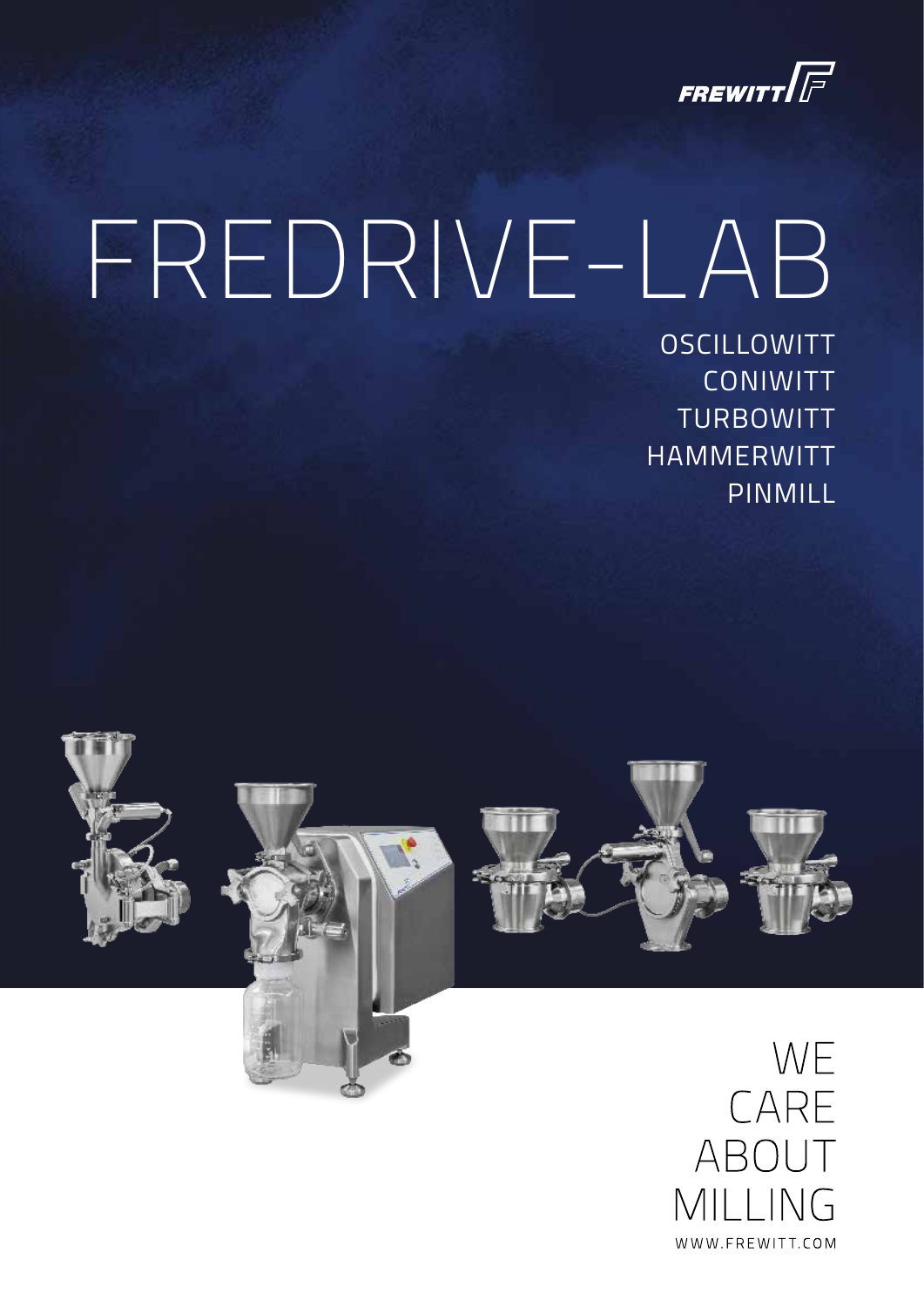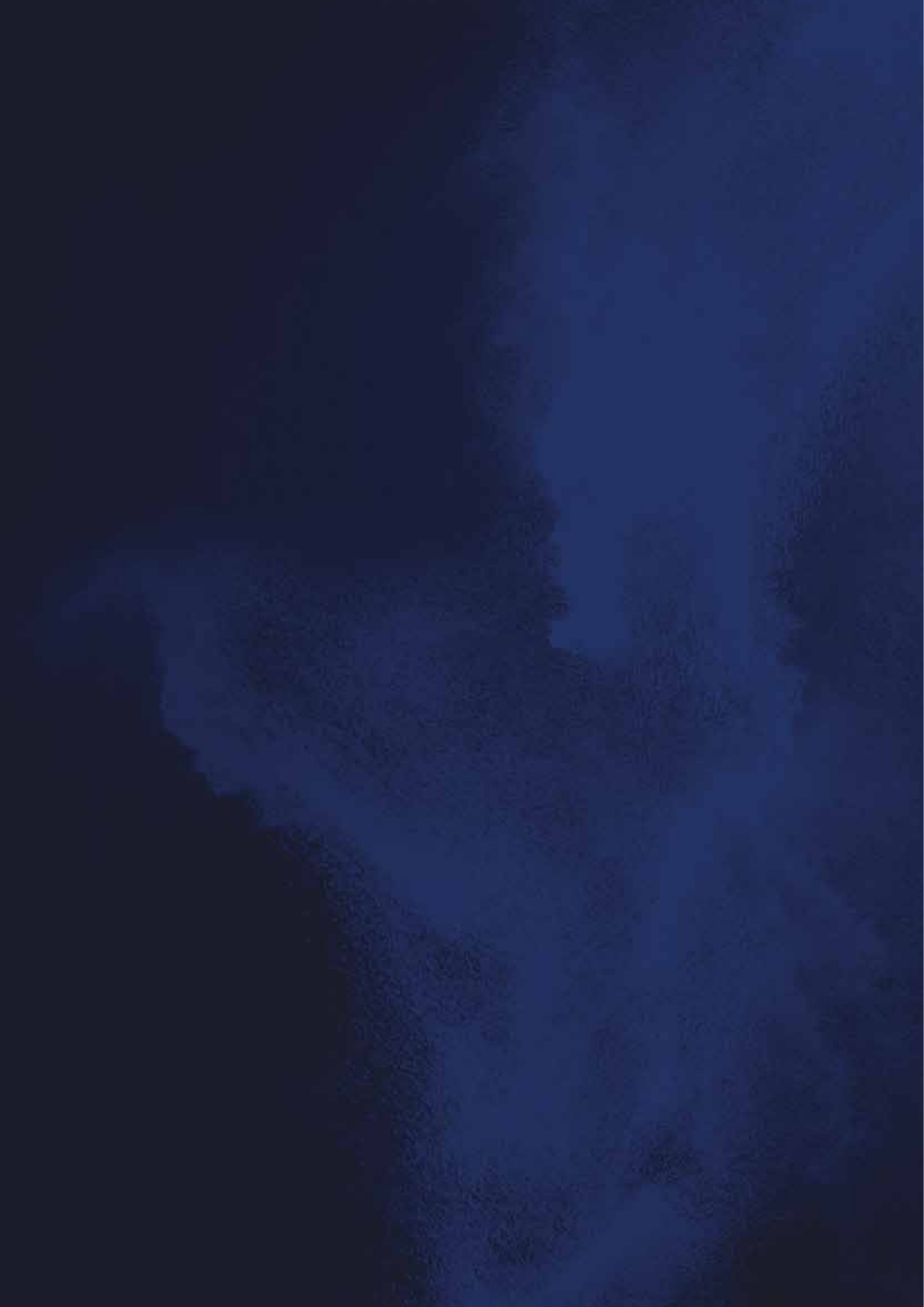

### FREDRIVE-LAB

A REVOLUTIONARY NEW MODULAR LABORATORY MILL SYSTEM, FOR THE PROCESSING OF DIFFERENT POWDERS & MATERIALS

**FREWITT, a world leader in powder size reduction technologies, presents FreDrive-Lab, a revolutionary, modular, milling solution for R&D and analytical laboratories in the pharmaceutical, cosmetic, fine chemical and food industries. This patented innovation was developed specifically in collaboration with R&D teams of selected customers in order to meet today's industry challenges.**

**MODULARITY** – Employing a ground-breaking design, the FreDrive-Lab integrates five different milling processes in one system, enabling the user to produce a wide variety of particle sizes ranging down to a lower particle size distribution spectrum of D90 < 10 μm.

**FLEXIBILITY** – Incomparable, the FreDrive-Lab enables you to alternate between different milling processes simply and rapidly. The interchangeable heads can be installed as well as removed within seconds and are sealed for cleaning and sterilising.

**PERFORMANCE** – FreDrive-Lab offers unequalled, process scale-up enhancement, allowing for batches of 50g to 1 kg for small-scale, laboratory applications, while ensuring the flexibility of a 30 - 150 kg/h production rate for pilot-scale quantities. Most important, FreDrive-Lab guarantees true scale-up from lab size batches to pilot-scale, and finally to high-volume industrial production.

**COST-EFFECTIVE** – Encompassing a true rationalisation of investment, FreDrive-Lab integrates 5 milling processes in a single platform, allowing you to make substantial savings on your investment costs. This modular solution also allows you to start milling processes required, and to increase your capacities with other milling processes as your needs evolve.

### **INNOVATION BRINGS ADVANTAGES**

- 5 processes > 5 heads > 1 device
- 5 milling heads, easily interchangeable on a single Tri-Clamp flange
- Simple, flexible and upgradable, due to the device's modular concept
- Processing of small-scale laboratory batches at a rate of 50 g to 1 kg and option of a rate of 30-150 kg/h for pilot-scale quantities (depending on the product being processed)
- Reduction of particle size D90 <10 μm
- Scale-up guarantee with our FreDrive-Production equipment
- Alarm monitoring
- PLC control system with recipe management
- Reports available as an option
- Intuitive colour touchscreen-based multifunction user interface
- Milling heads available in ATEX zone 1-21
- Milling heads are easy to clean and sterilise
- Compact design ensuring simple and efficient integration in a laboratory
- Ensures containment requirements to an OEB 5 level (alpha/beta valves, isolator, etc.)

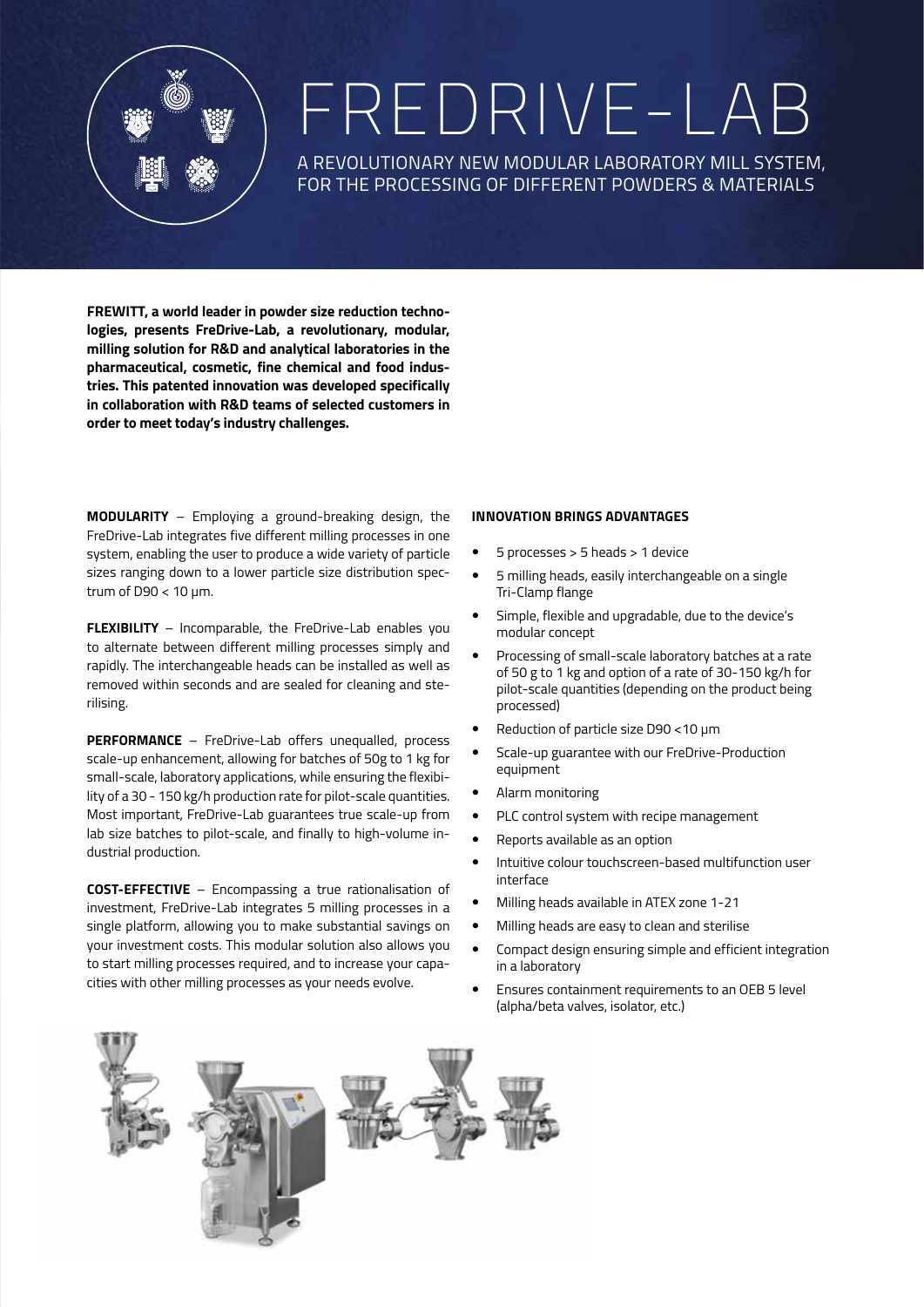

# OSCILLOWITT-LAB

POWERFUL, MODULAR, INNOVATIVE

**The oscillating and rotating OscilloWitt-Lab sieve mill is designed for the milling of difficult-to-process, as well as heat-sensitive products requiring uniform particle-size distribution.** 

**Ideal for processing small-scale laboratory batches of 50 g to 1 kg, the flexibility of the OscilloWitt-Lab permits itself to be used for pilot-scale quantities due to its production rate of 30 -100 kg/h and the scale-up guarantee to our FreDrive-Production equipment.**

**The device's compact design facilitates easy integration and a quick set-up in any laboratory.** 

### **THE CHARACTERISTICS OF THE OSCILLOWITT-LAB**

- Very broad scope of application for all types of dry and wet powders
- Different rotor and sieve types for dry and wet milling
- Scale-up guarantee to FreDrive-Production equipment
- Milling heads easily interchangeable on a single Tri-Clamp flange
- Light, compact milling head ( $\sim$  10 kg)
- Quick, efficient, simple cleaning of the milling heads
- Possibility of sterilising the milling heads
- Milling head available in ATEX indoor zones 1 and 21

### **PROCESS CHARACTERISTICS**

| <b>Particle size range</b>       | $20$ mm $- 250$ µm        |
|----------------------------------|---------------------------|
| Throughput OscilloWitt-Lab       | $50 g - 100 kg/h*$        |
| <b>Density</b>                   | up to 2 $kg/dm3$          |
| <b>Temperature range product</b> | from $-20$ °C to $+60$ °C |



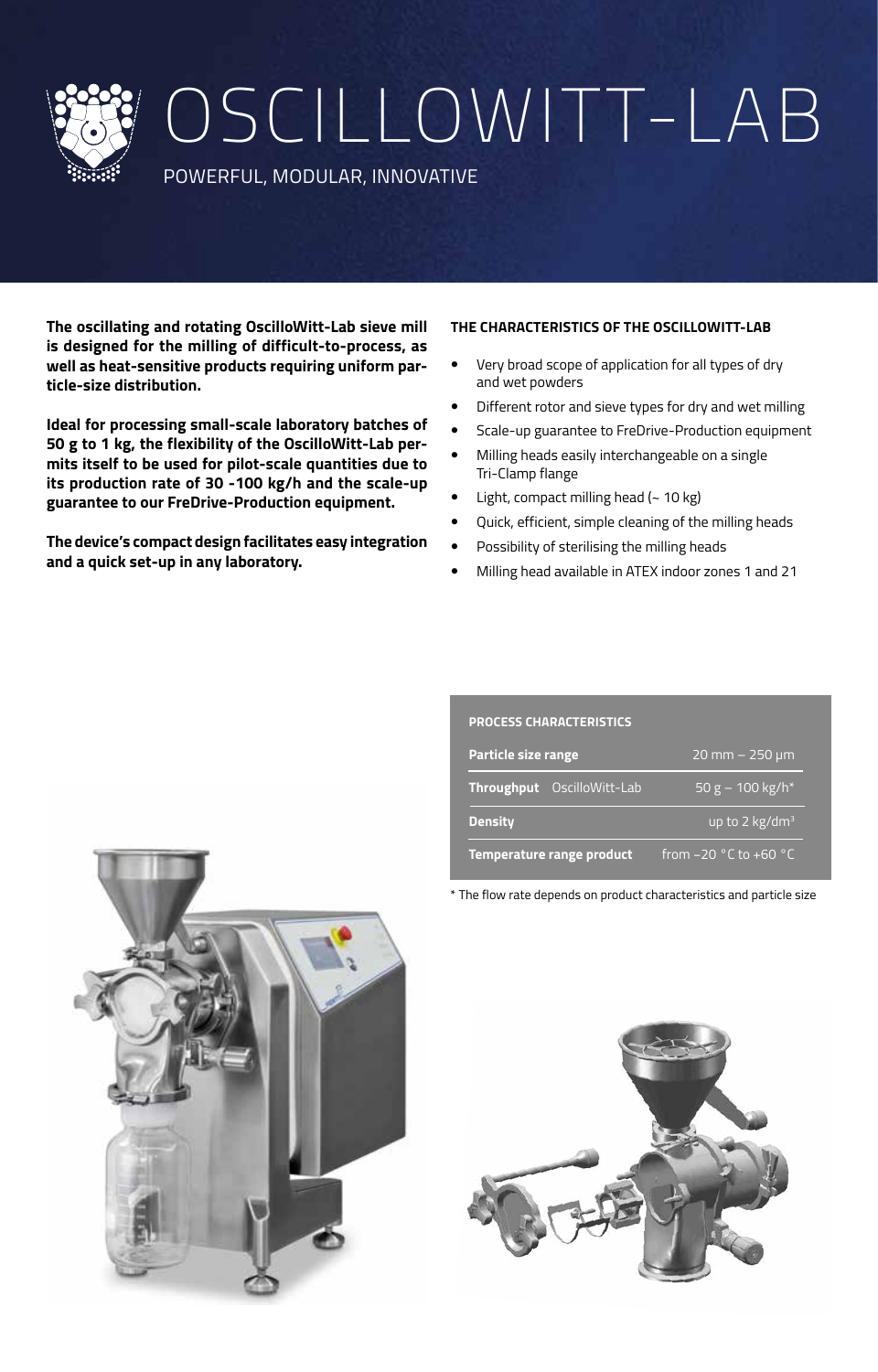

## CONIWITT-LAB

FLEXIBLE, COMPACT, EFFICIENT

**The ConiWitt-Lab is a high-performance, conical sieve mill that is used for the sizing and des-agglomerating of all types of dry and wet powder products to a fineness of 150 µm.**

**Ideal for processing small-scale laboratory batches of 50 g to 1 kg, the flexibility of the ConiWitt-Lab permits itself to be used for pilot-scale quantities, due to its production rate of 30 -120 kg/h, while providing a scaleup guarantee to our-Production equipment.**

**The device's compact design facilitates easy integration and a quick set-up in any laboratory.**

### **THE CHARACTERISTICS OF THE CONIWITT-LAB**

- Very broad scope of application for all types of dry, wet and heat-sensitive powders
- Different rotor and sieve types for dry and wet milling
- Scale-up guarantee to our FreDrive-Production equipment
- Milling heads easily interchangeable on a single Tri-Clamp flange
- Light and compact milling head  $(-10 \text{ kg})$
- Quick, efficient, simple cleaning of the milling heads
- Possibility of sterilising the milling heads
- Milling head available in ATEX indoor zones 1 and 21

### **PROCESS CHARACTERISTICS**

| Particle size range       | $10 \text{ mm} - 150 \text{ µm}$            |
|---------------------------|---------------------------------------------|
| Throughput ConiWitt-Lab   | $50 g - 120 kg/h*$                          |
| <b>Density</b>            | up to 2 kg/dm <sup>3</sup>                  |
| Temperature range product | from $-20$ $\degree$ C to $+60$ $\degree$ C |



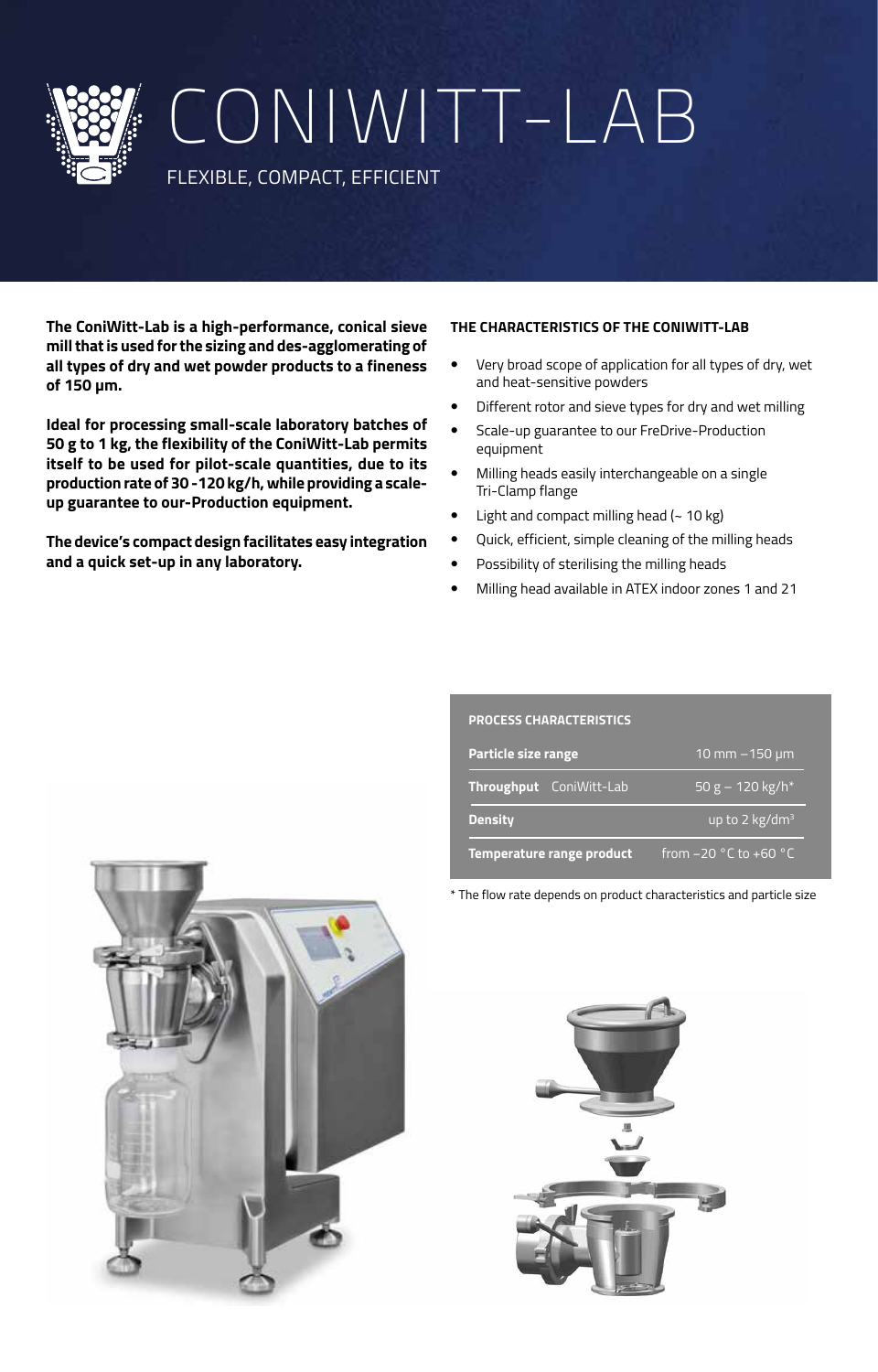

**The TurboWitt-Lab is a cylindrical mill with a rotating sieve drum designed for the des-agglomeration and homogenisation of all types of dry and wet powders to a fineness of 150 µm.**

**Ideal for processing small-scale laboratory batches of 50 g to 1 kg, the flexibility of the TurboWitt-Lab permits itself to be used for pilot-scale quantities due to its production rate of 30 -150 kg/h, while providing a scale-up guarantee to our FreDrive-Production equipment.**

**The device's compact design facilitates easy integration and a quick set-up in any laboratory.**

### **THE CHARACTERISTICS OF THE TURBOWITT-LAB**

- Very broad scope of application for all types of wet and dry powders
- Different rotor and sieve types for dry and wet milling
- Scale-up guarantee to our FreDrive-Production equipment
- Milling heads easily interchangeable on a single Tri-Clamp flange
- $\bullet$  Light, compact milling head ( $\sim$  10 kg)
- Quick, efficient, simple cleaning of the milling heads
- Possibility of sterilising the milling heads
- Milling head available in ATEX indoor zones 1 and 21

| <b>PROCESS CHARACTERISTICS</b> |                                  |
|--------------------------------|----------------------------------|
| <b>Particle size range</b>     | $10 \text{ mm} - 150 \text{ µm}$ |
| Throughput TurboWitt-Lab       | $50 g - 150 kg/h*$               |
| <b>Density</b>                 | up to 2 $kg/dm3$                 |
| Temperature range product      | from $-20$ °C to +60 °C          |



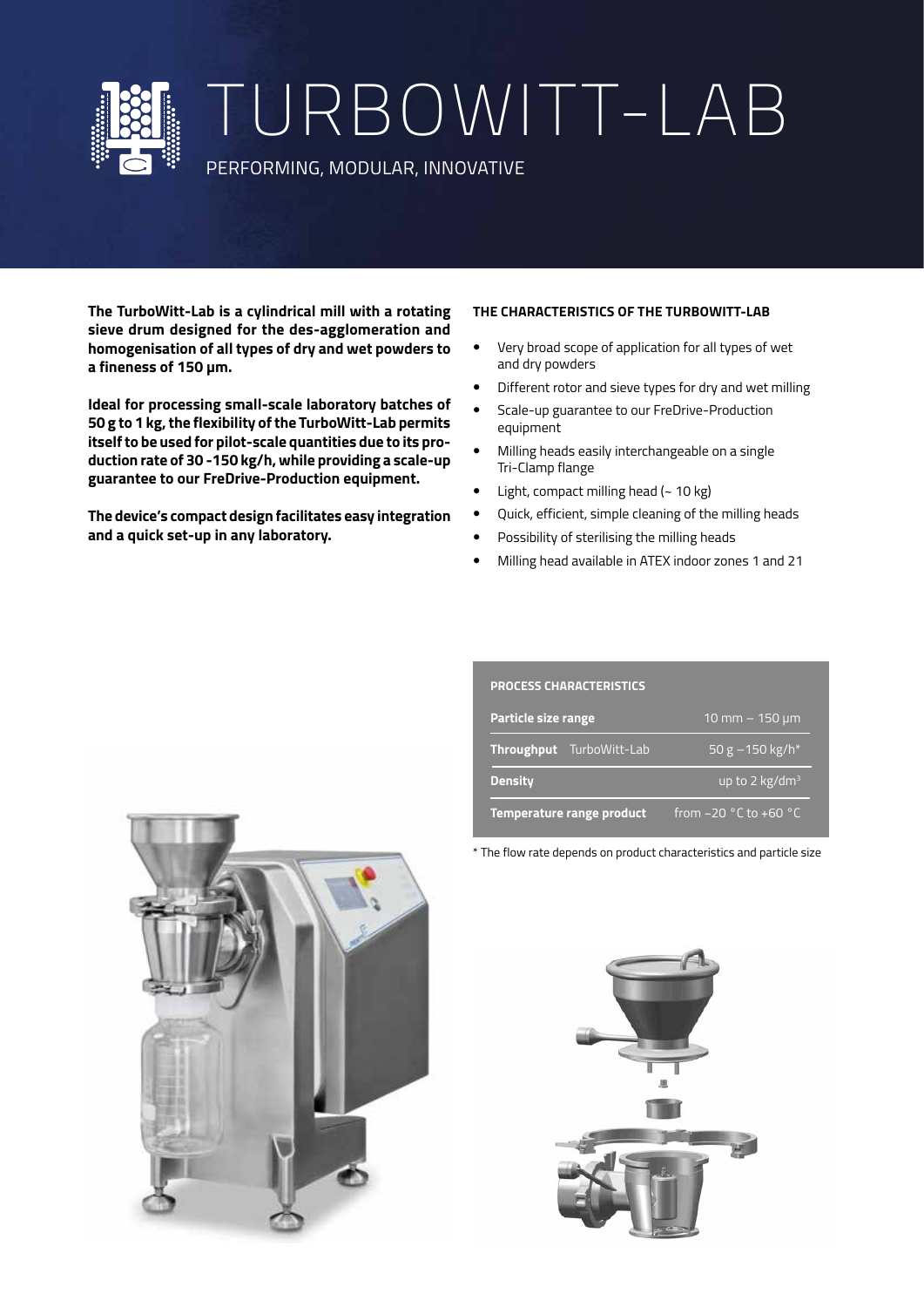

### HAMMERWITT-LAB

PERFORMING, FLEXIBLE, PRECISE

**The HammerWitt-Lab is a high-performance hammer mill, designed for the milling and pulverization of hard, crystalline, as well as fibrous products to a fineness of 30 µm.**

**Ideal for processing small-scale laboratory batches of 50 g to 1 kg, the flexibility of the HammerWitt-Lab permits itself to be used for pilot-scale quantities due to its production rate of 30 -120 kg/h and the scale-up to our FreDrive-Production equipment.**

**The device's compact design facilitates easy integration and a quick set-up in any laboratory.** 

### **THE CHARACTERISTICS OF THE HAMMERWITT-LAB**

- Very broad scope of application for all types of dry powders
- Different rotor and sieves types for dry milling
- Volumetric dosing system directly integrated at the inlet of the milling head
- Scale-up guarantee to our FreDrive-Production equipment
- Milling heads easily interchangeable on a single Tri-Clamp flange
- Light, compact milling head  $(-10 \text{ kg})$
- Quick, efficient, simple cleaning of the milling heads
- Possibility of sterilising the milling heads
- Milling head available in ATEX indoor zones 1 and 21



### **PROCESS CHARACTERISTICS**

| <b>Particle size range</b> | 10 mm $-$ 30 $\mu$ m          |
|----------------------------|-------------------------------|
| Throughput HammerWitt-Lab  | 50 g $-120$ kg/h <sup>*</sup> |
| <b>Density</b>             | up to 2 kg/dm <sup>3</sup>    |
| Temperature range product  | from $-20$ °C to $+60$ °C     |

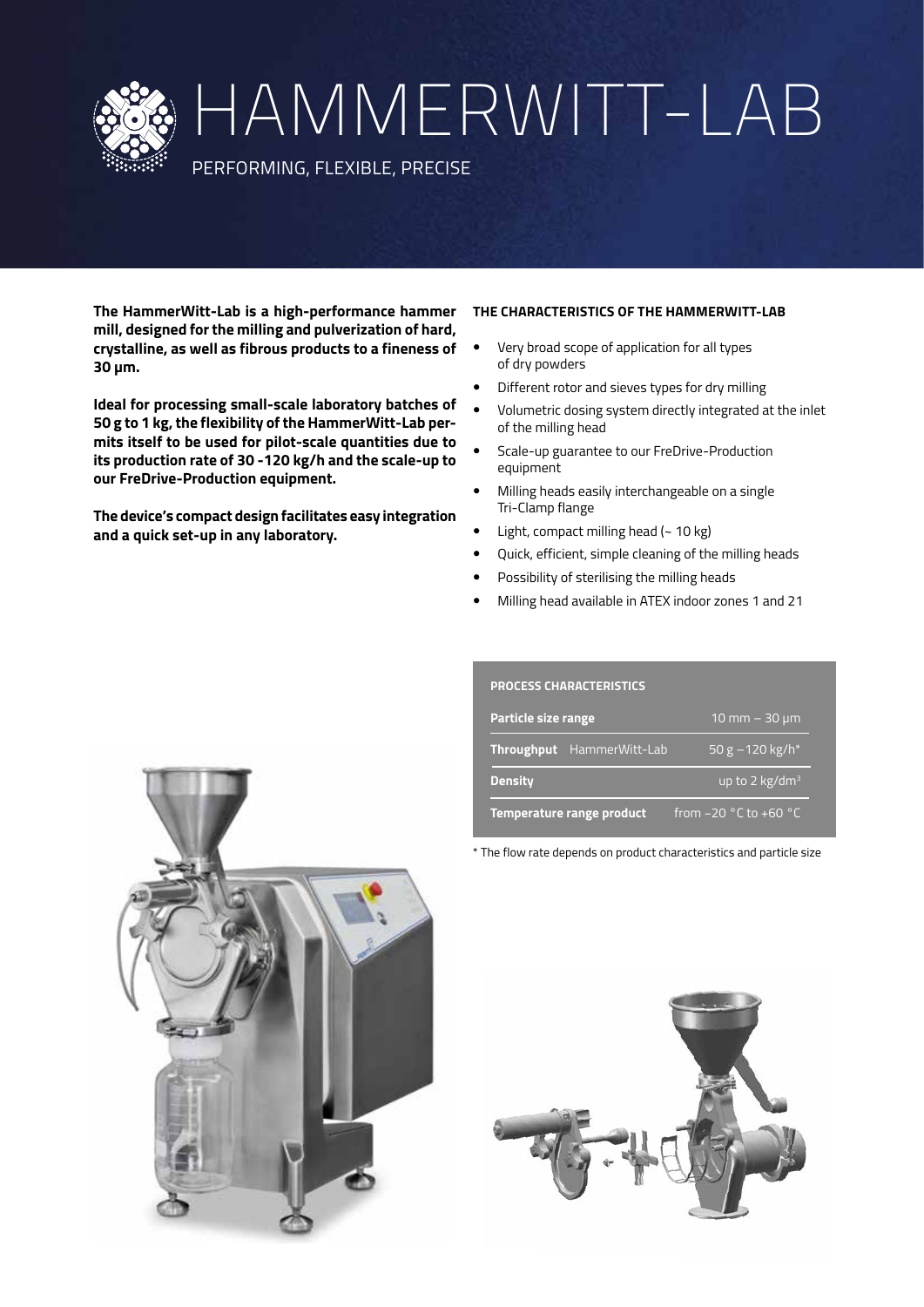

## PINMILL-LAB

PERFORMING, MODULAR, PRECISE

**The PinMill-Lab is a high-performance pin mill designed for pulverizing hard or crystalline products to a particle down to D90 of 10 µm.** 

**Ideal for processing small-scale laboratory batches of 50 g to 2 kg. The PinMill-Lab lends itself to be used for pilot-scale production.**

**The device's compact design of the PinMill-Lab facilitate an easy integration and a quick set-up in any laboratory as well as an integration into a Glove-Box.** 

### **THE CHARACTERISTICS OF THE PINMILL-LAB**

- Very broad scope of application for all types of powders
- Possibility of integration of the milling head in a rigid or flexible isolator
- Volumetric dosing system directly integrated at the inlet
- The light and compact milling head is easily interchangeable on a single Tri-Clamp flange
- Quick, efficient, simple cleaning
- Possibility of sterilising the milling heads
- Available in ATEX zones 1 and 21
- Cooling of the milling head
- Ability to integrate an inertisation system with  $O<sub>2</sub>$  level control
- Product recovery up to 99% thanks to the innovative geometry of the milling housing
- Cryogenic milling available



### **PROCESS CHARACTERISTICS**

| Particle size range              | $\frac{2}{12}$ mm $-$ 10 µm                 |
|----------------------------------|---------------------------------------------|
| Throughput PinMill-Lab           | $\frac{150 \text{ g} - 45 \text{ kg}}{h^*}$ |
| <b>Density</b>                   | up to 2 $kg/dm3$                            |
| <b>Temperature range product</b> | from $-20$ °C to $+60$ °C                   |

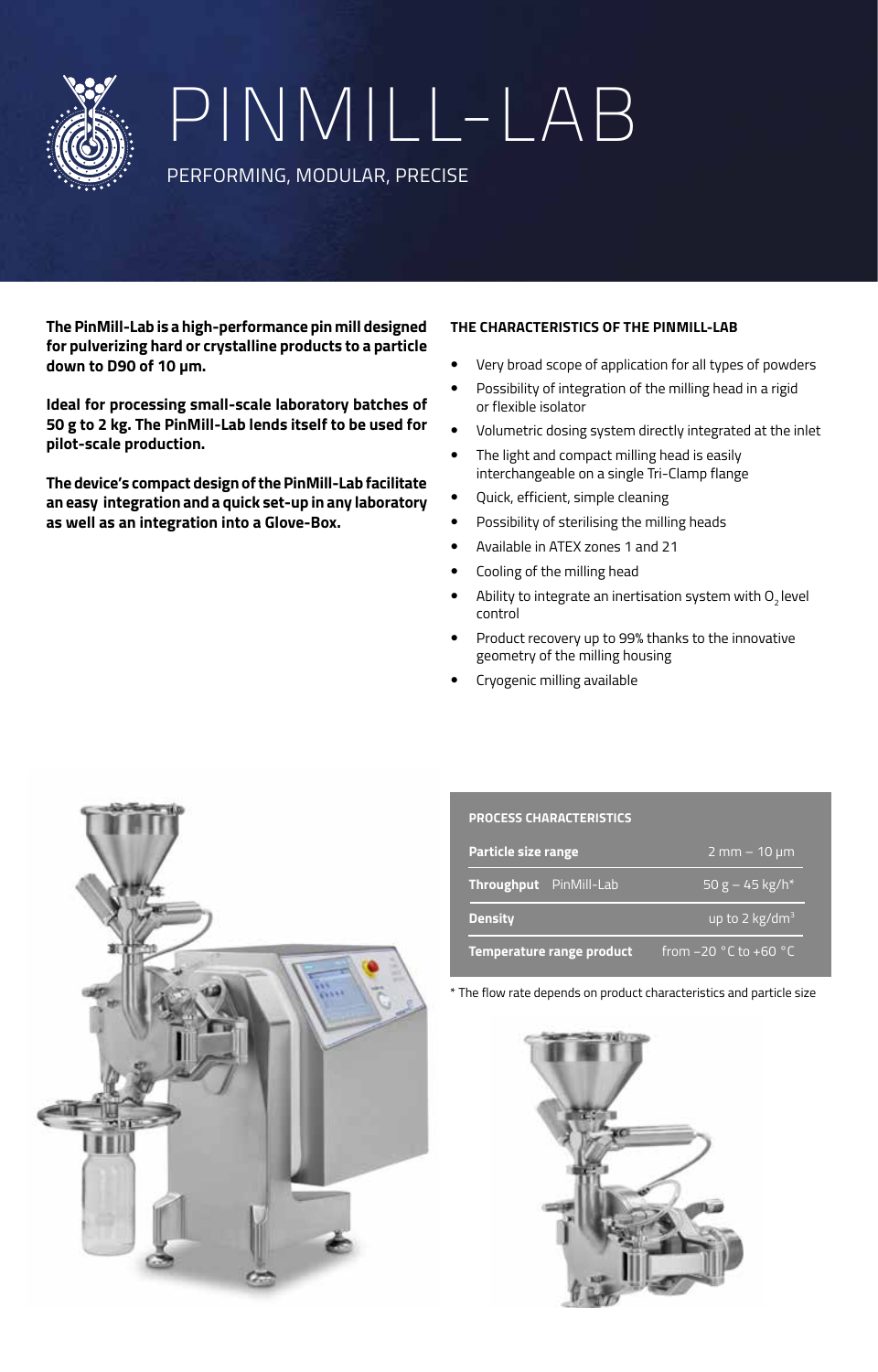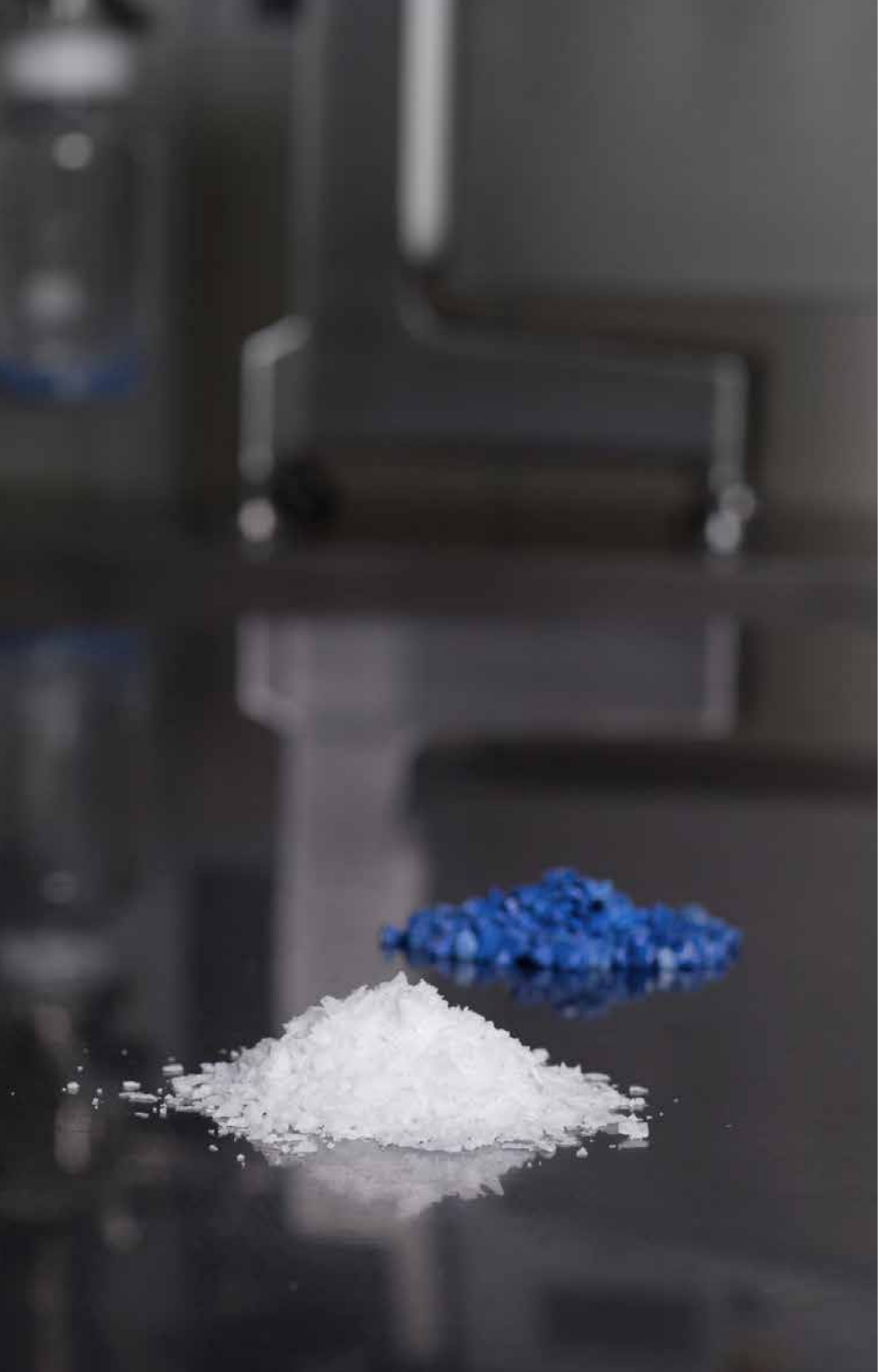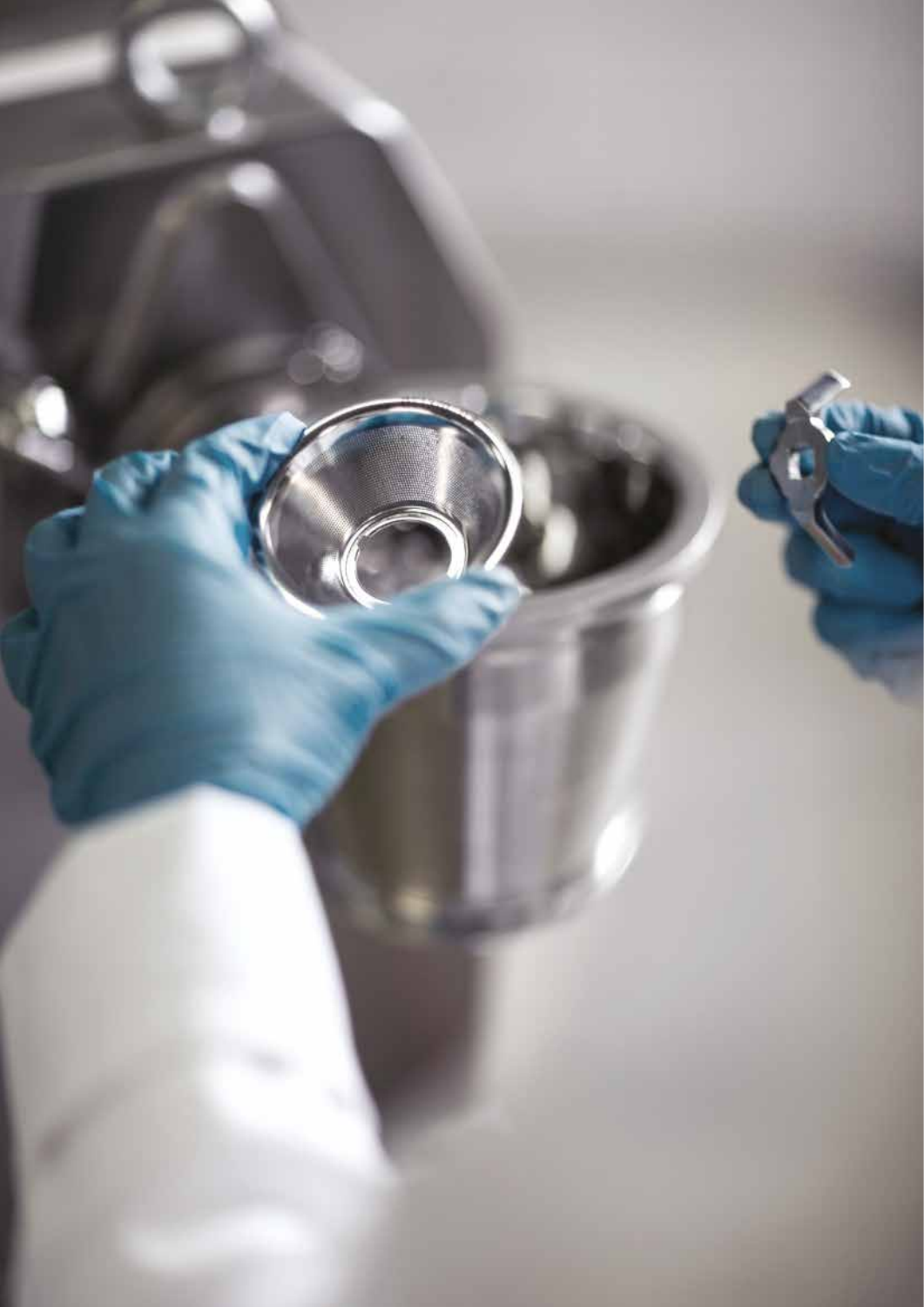